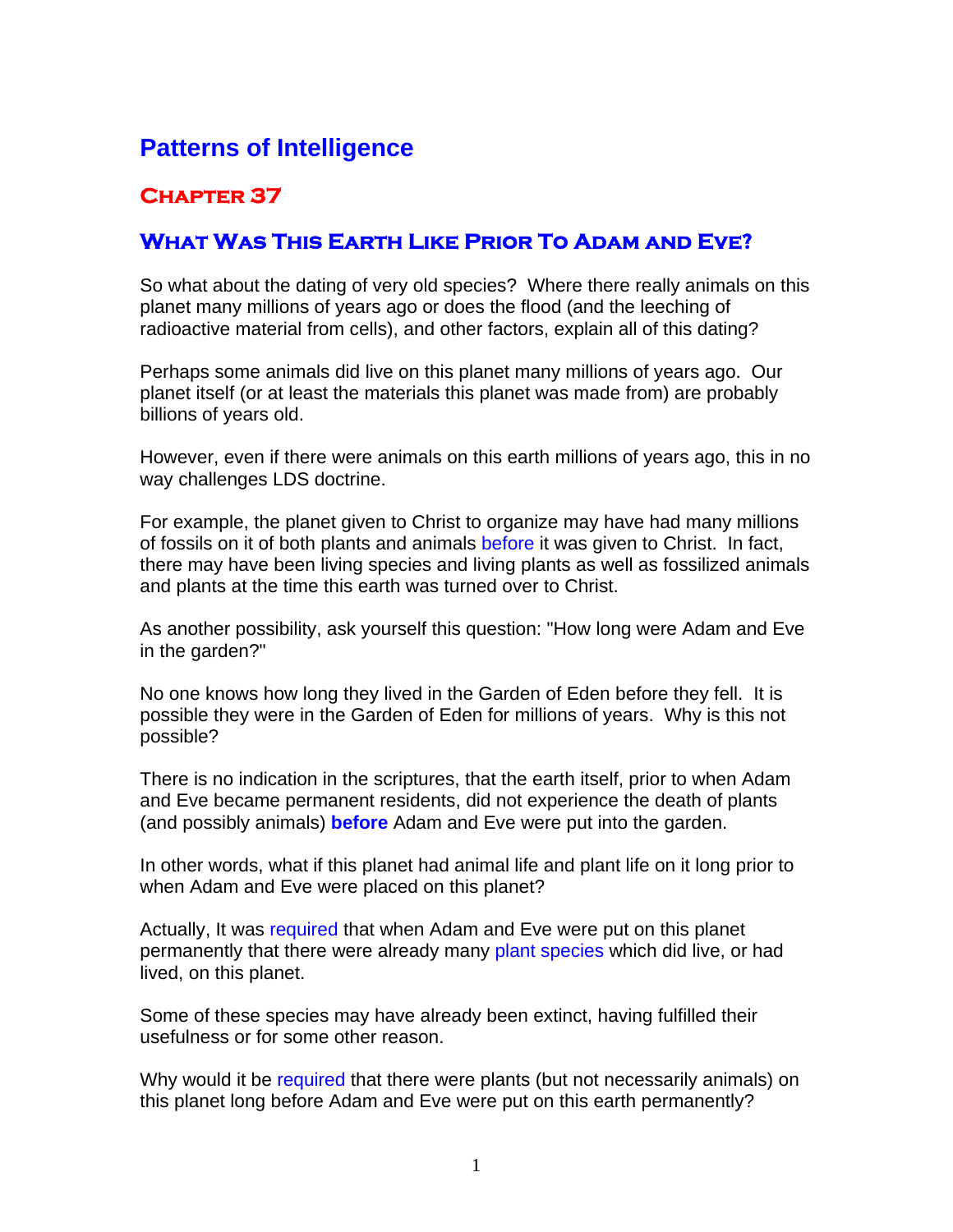Suppose you took a bare planet that had just been created and had never had any life on it. In other words, it was just a giant rock with no life on it.

Would you want to live on this planet?? No, there would be nothing to eat!! Nor could Adam and Eve have had anything to eat in this scenario. Nor would there have been any oxygen for them to breathe.

Think about the moon. Could Adam and Eve have been dropped off on the moon, and left to themselves? Obviously not!! They would not survive for more than a few minutes.

If I was in charge of a bare planet, with no life on it, would I first put dinosaures on it? No, they would have nothing to eat!! Could you put dinosaures on the moon? No.

Would I put rabbits on this planet first? No, they would have nothing to eat. Could you put rabbits on the moon? No.

Would I put plants on this planet first? No, even plants could not exist without soil, water and carbon dioxide. Could you plant a rose on the moon? Probably not.

But soil could not exist without bacteria.

Where did oxygen come from? It certainly didn't come from millions of bottles of oxygen.

And so on.

The point is that you cannot just create a bare planet and put humans or plants on it. The planet must first have water, carbon dioxide and many other things. Then microscopic bacteria could be put on it, and then slowly over a great deal of time, more and more advanced plants could be put on the planet.

When a new species is put on this planet **the food source of this animal must already be on the planet**. Thus, a slow and deliberate progression of plants and eventually animals must be put on this planet, one by one, in order for humans to have water, oxygen, plants and possibly animals to eat.

This is a big planet so it would take a very, very long time to very gradually introduce life on this planet. Life would start simple and slowly get more and more complex. But this did not happen by evolution, it happened because people put them here.

There are no seeds floating around in space.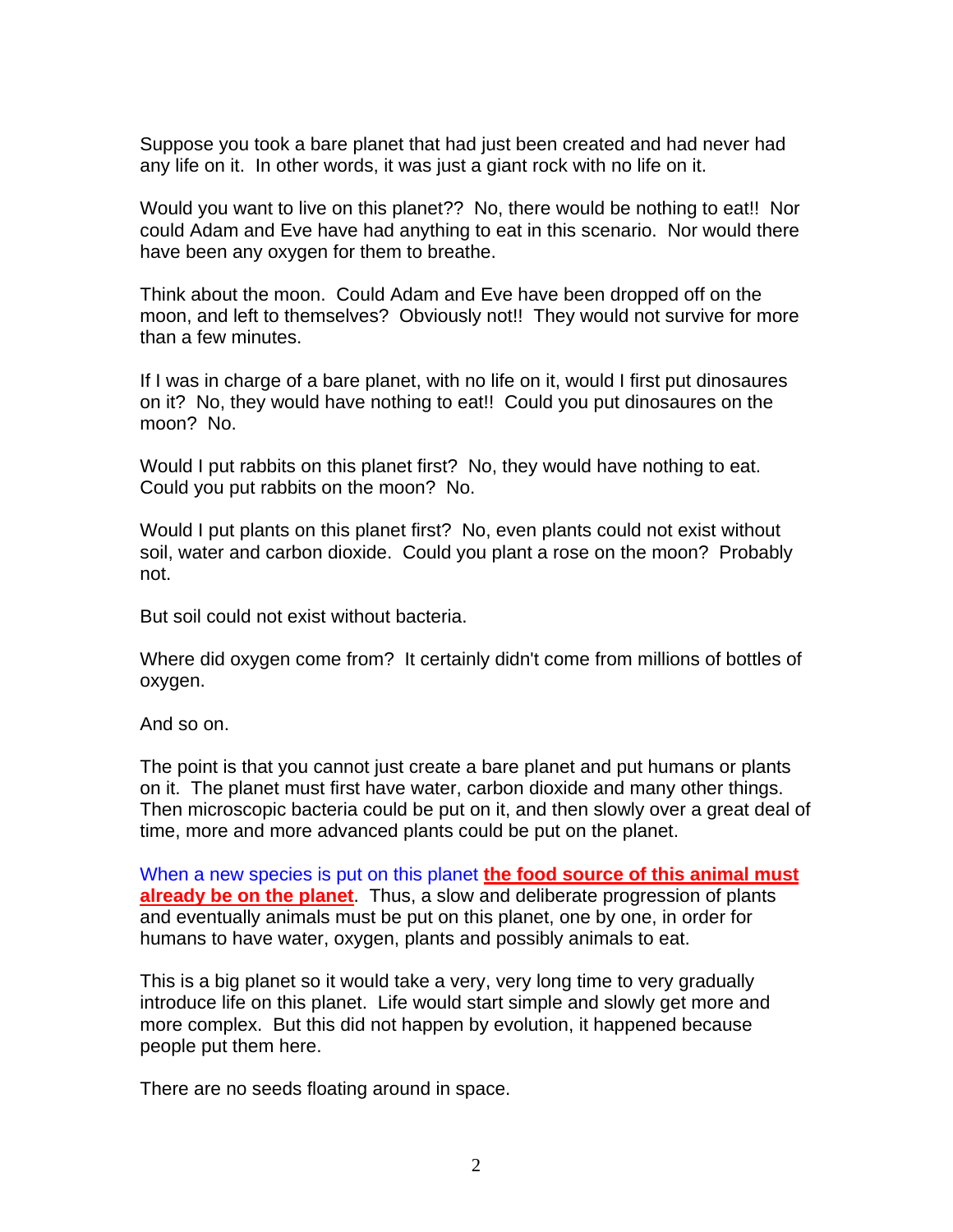All of this must have happened before humans were put on this planet permanently.

These would not be necessary for temporary visits of humans, but for **permanent residents** on this planet a great deal of work must be done before the permanent residents can be left to themselves on the planet.

My point is that our planet earth had to exist long, long before Adam and Eve were put on this planet as independent and permanent residents!!!

The details of how many plants and animals (if any) were on this planet before Adam and Eve were put here permanently is not know, but trust me, it was a huge number (especially of plants) because the planet had to have a lot of oxygen.

Life had to begin "very, very small" (even if you are a creation scientist) and gradually larger and larger species (which feed on the smaller species which had already been put here), and more complex species, could be put on this earth.

Ultimately Adam and Eve could be left here by themselves.

Could human beings "evolve" from lower species on the moon, even though the moon has lots of water? Obviously not.

All life as we know it has DNA, or at least RNA. And DNA and RNA can only be designed and created by intelligent beings because of permutation issues.

Likewise, the condition of this earth (prior to it being turned over to Christ) is not known.

In summary, the process as we know it was this:

#1) The earth existed (we do not know what was on it in terms of fossils or oxygen, etc. or its history),

#2) The existing earth was turned over to Christ and others to "fine-tune,"

#3) Eventually Adam and Eve were put on this earth permanently.

For item #1 let us look at a quote from True to the Faith:

"From scripture revealed through the Prophet Joseph Smith, we know that in the work of the Creation, the Lord organized elements that had **already existed** (see Abraham 3:24). He did not create the world "out of nothing," as some people believe." True to the Faith, page 45

For item #2, consider this scripture: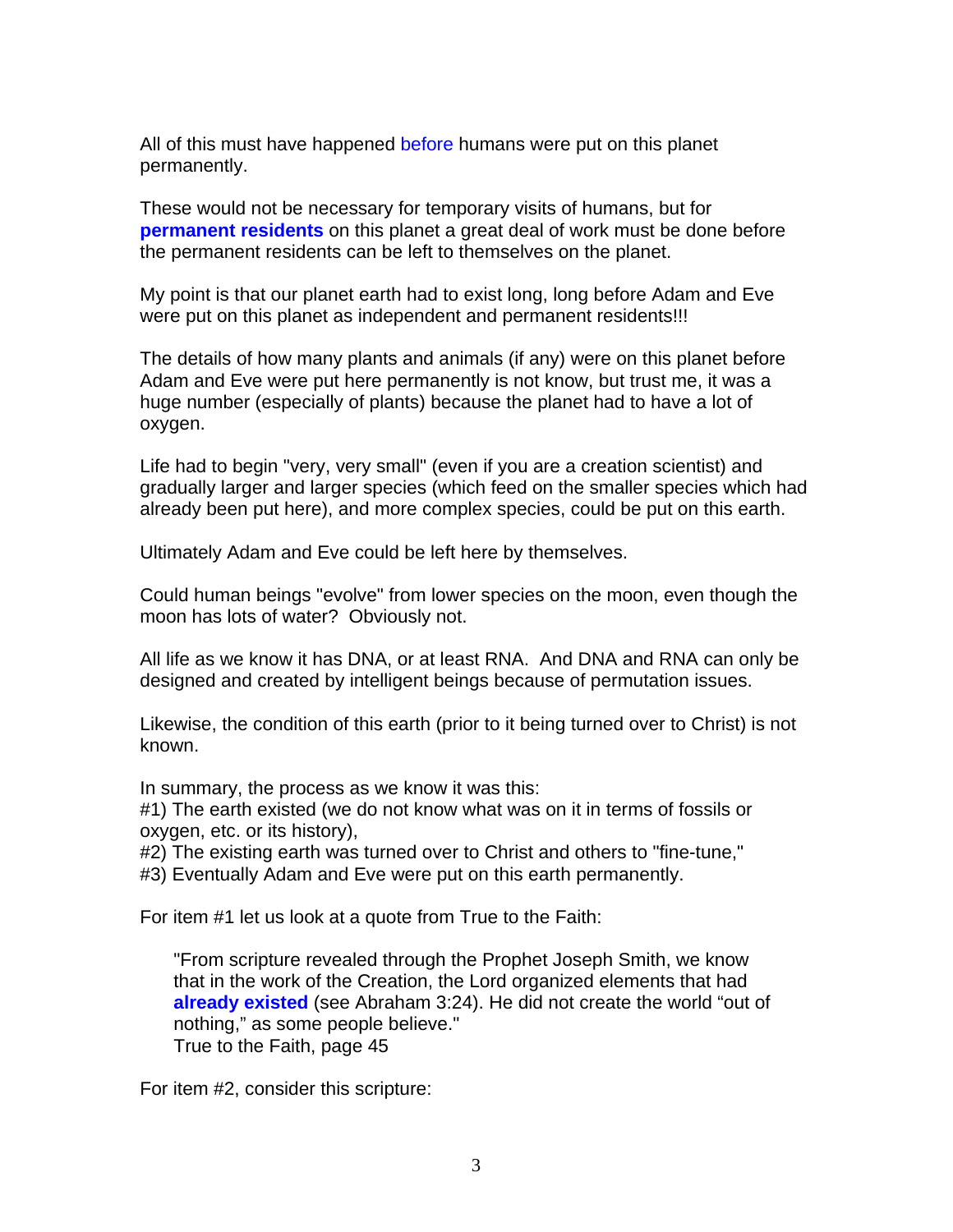[On the pre-existent world] there stood one among them that was like unto God [this is Christ], and he said unto those who were with him ["him" is Christ and his team included Abraham and others]: We will go down, for there is space there, and we will take of these materials, and we will make an earth whereon these may dwell. Abraham 3:24

We know this group included Abraham from comments in the Book of Abraham. We are not told who else was on the team of Christ or how large the "team" was.

I mention all of this to indicate that much needed to be done long, long before Adam and Eve were put and left on this planet permanently (item #3 above).

Note that Christ and his team were given "these materials" in order to create an earth!!

## **Were "these materials" actually a planet which already had the bones of dinosaures and millions of other species, both plant and animal species?**

We don't know.

We also don't know if there were any living and/or extinct animals when Adam and Eve were put here permanently, but we absolutely know that living plants were here before they were put here because they had to breathe oxygen!!

During this long, long process of creation, as discussed above, many of the plants (and possibly animals) would have died, thus there could have been many fossils on this planet before Adam and Eve were left here permanently or even before Christ was given this planet.

My point is that the existence of fossils on this planet (which are dated to be many millions of years old) do not in any way challenge LDS doctrine, even if the dating methods were accurate (which they are not).

Heavenly Father is in charge of everything to do with this earth:

 1 The words of God, which he spake unto Moses at a time when Moses was caught up into an exceedingly high mountain,

 2 And he saw God face to face, and he talked with him, and the glory of God was upon Moses; therefore Moses could endure his presence.

 3 And God spake unto Moses, saying: Behold, I am the Lord God Almighty, and Endless is my name; for I am without beginning of days or end of years; and is not this endless?